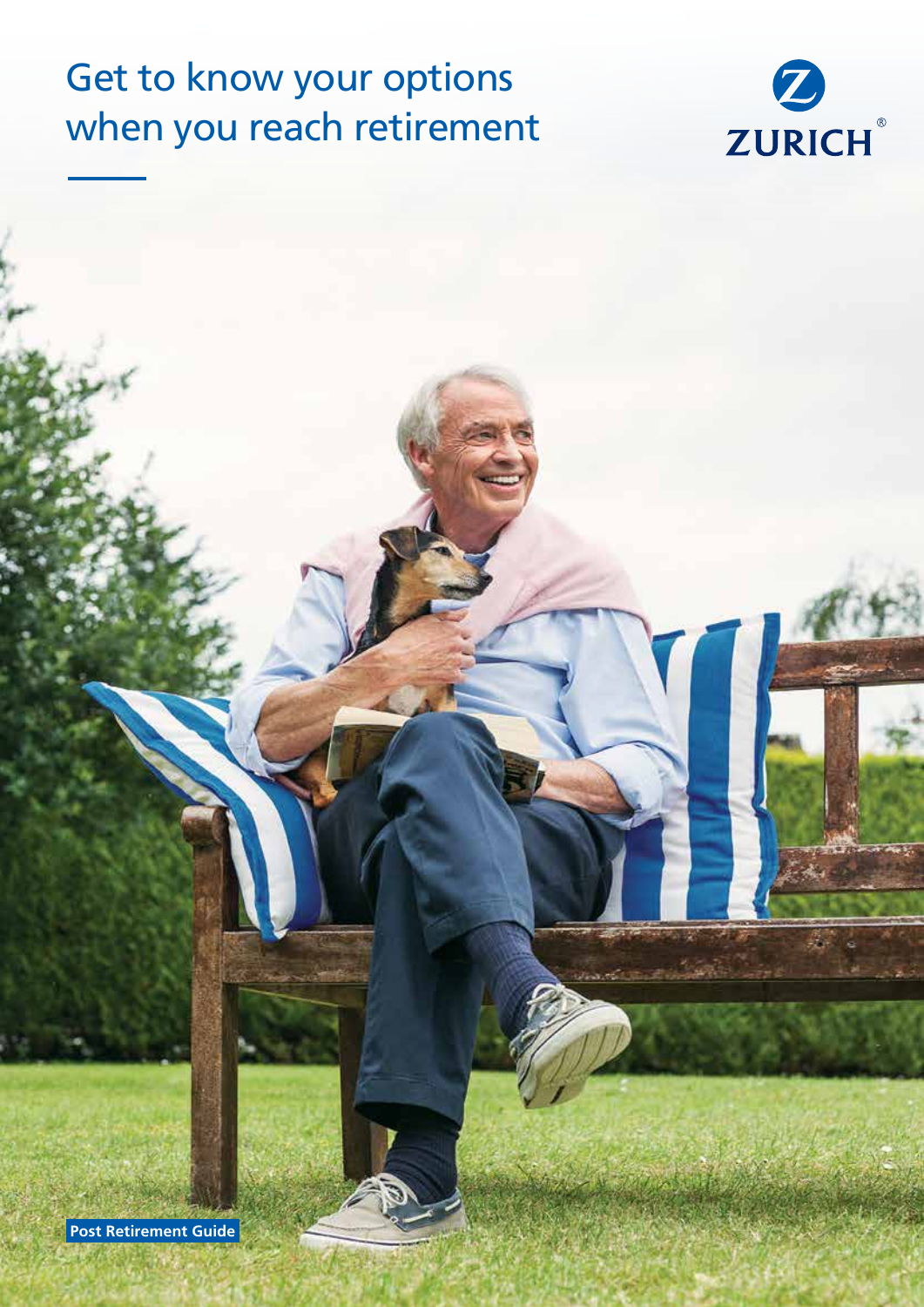## **Allow us to introduce ourselves.**

**We are Zurich. We are part of a global insurance group with Swiss roots. We are one of Ireland's most successful life and pension providers.** 

**We believe in building a life long trust with our customers. We are passionate about protecting our customers and the things they truly value.** 

## **At Zurich, you are at the heart of what we do.**

**This brochure is designed to give you a clear understanding of our range of post retirement solutions. If you have any questions please get in touch.** 

**Talk to a financial broker, advisor or call us today and see how we can help you.**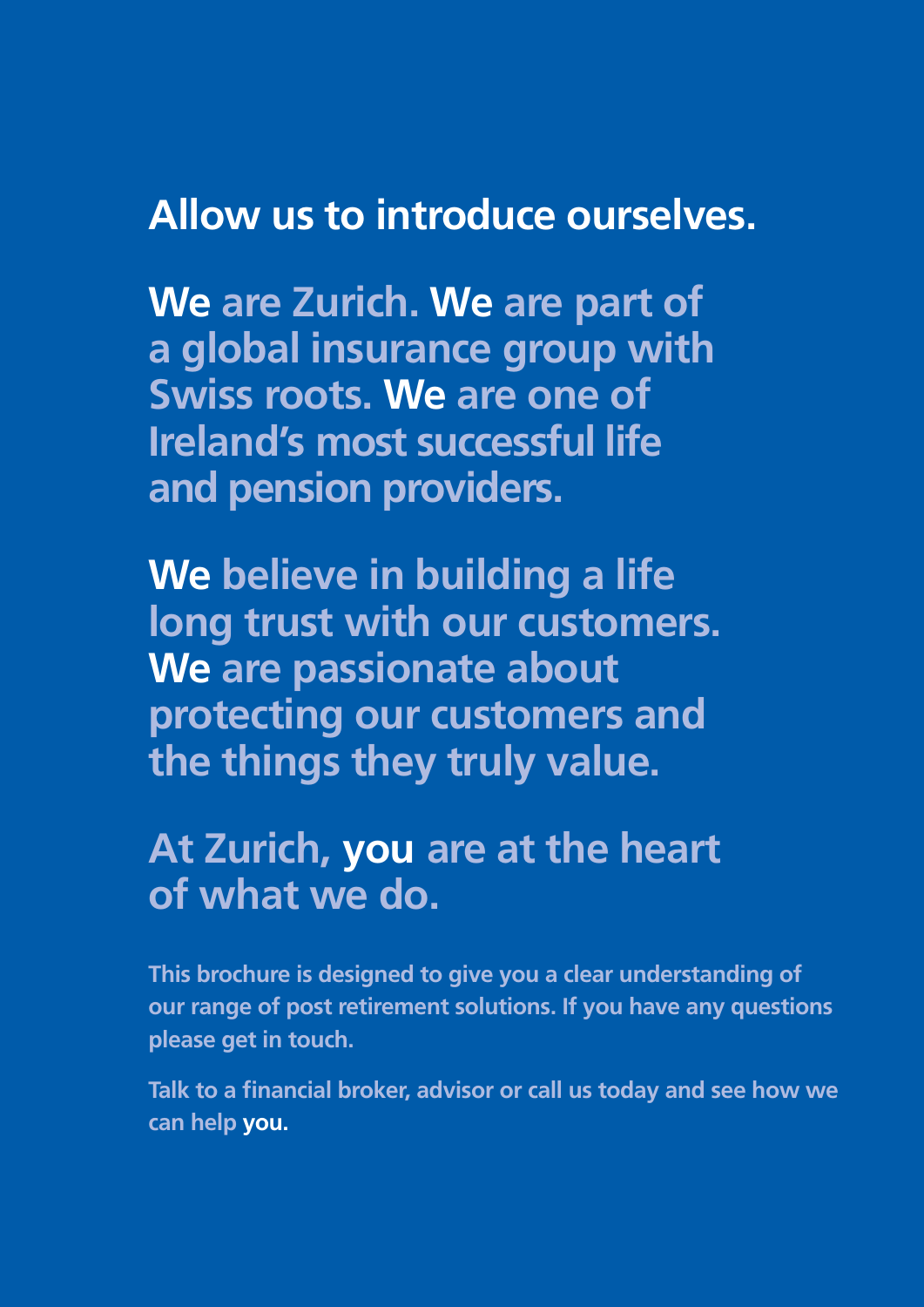

## **Welcome**

We all like to think that when our working life is over, everything will be sorted. The planning will have been done, leaving you to relax and enjoy your new life of leisure.

Well, now that moment has arrived and your pension is ready to kick in. But the reality is, there are still some options to consider and we are here to help you through the process.

This brochure will explain the range of solutions we have for you after you retire. We hope we can help you to make the best choice at this exciting time in your life.

**Over the next few pages we will introduce you to some people who have taken steps to plan their retirement. Through their stories, we hope you will see the benefits of taking action and be encouraged to do something about it today.**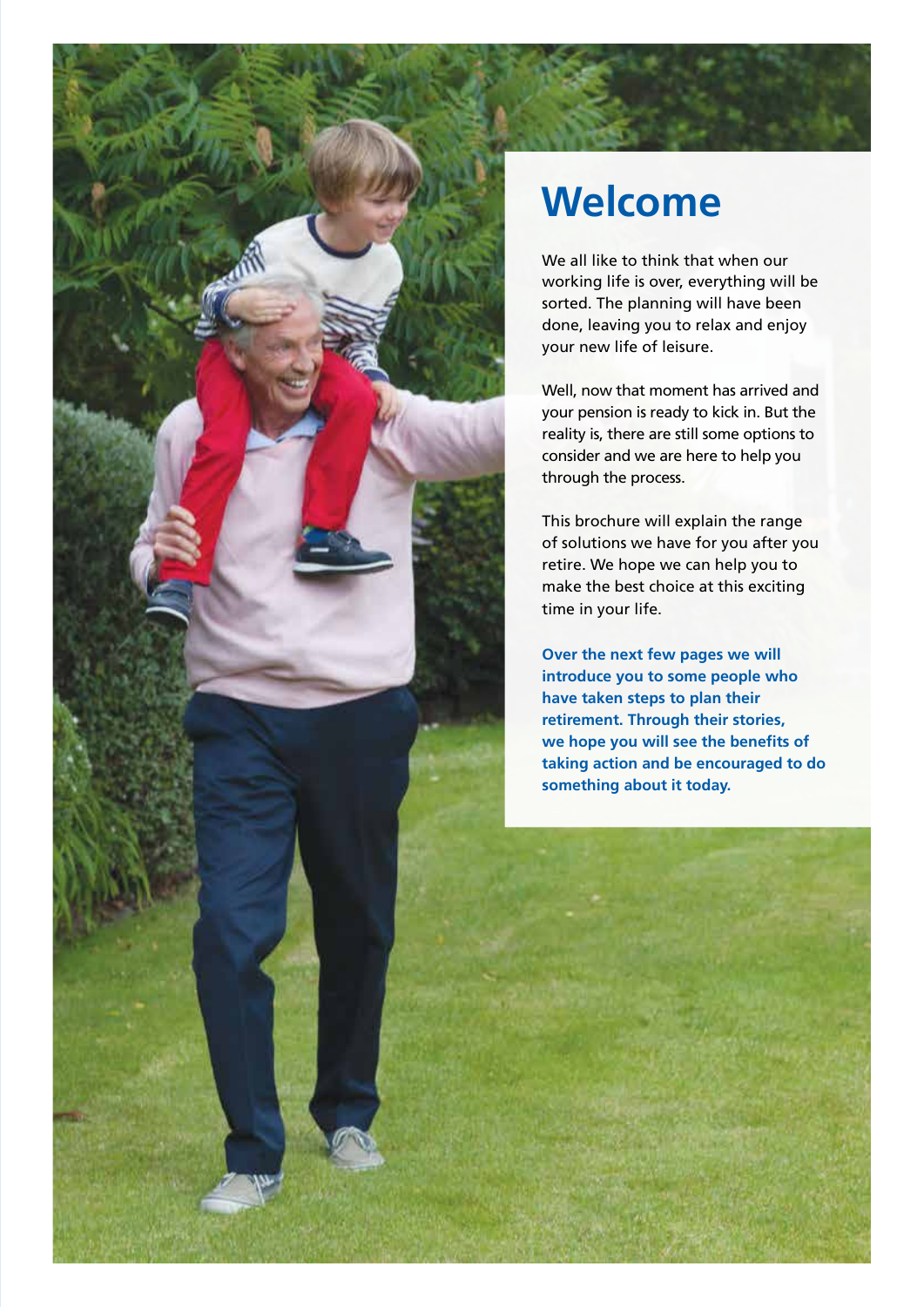**"Family is so important to us, in business and at home."**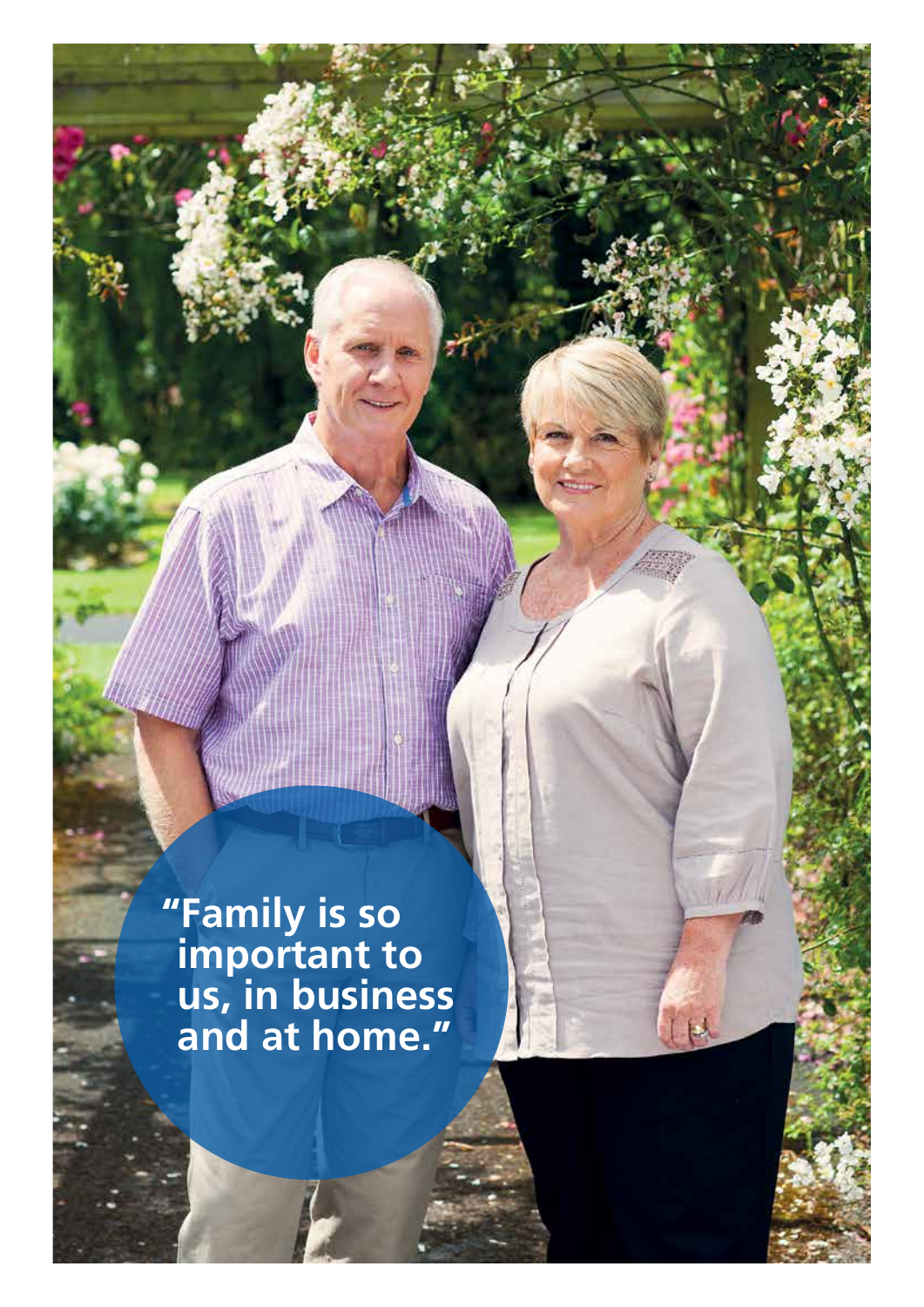## **It's satisfying to know " my retirement money is in place and there when we need it."**

#### **MEET CORMAC AND MARGARET**

Cormac, 63, is finally ready to enjoy his retirement, leaving the family business where he's worked for 30 years. "It's a big moment for me. I've been focused on the business for so long it's hard to let go."

Now his son is taking on the role he leaves behind. So Cormac can turn to planning the years ahead with his wife Margaret. They have three children with seven grandchildren at the last count. "We hope to see lots more of our grandkids now that we'll have the time to spare," says Cormac.

Cormac wants to ensure his pension is safeguarded in retirement and he has chosen to invest in a Zurich Income for Life, also called an Annuity. He wants the guarantee of a steady income for the rest of his life and the guarantee that part of the income will continue for Margaret after he is gone.

## **What is important for Cormac?**

- ◗ Assurance that his future income is safeguarded.
- ◗ An income that increases each year.
- ◗ A guaranteed income for Margaret after he is gone.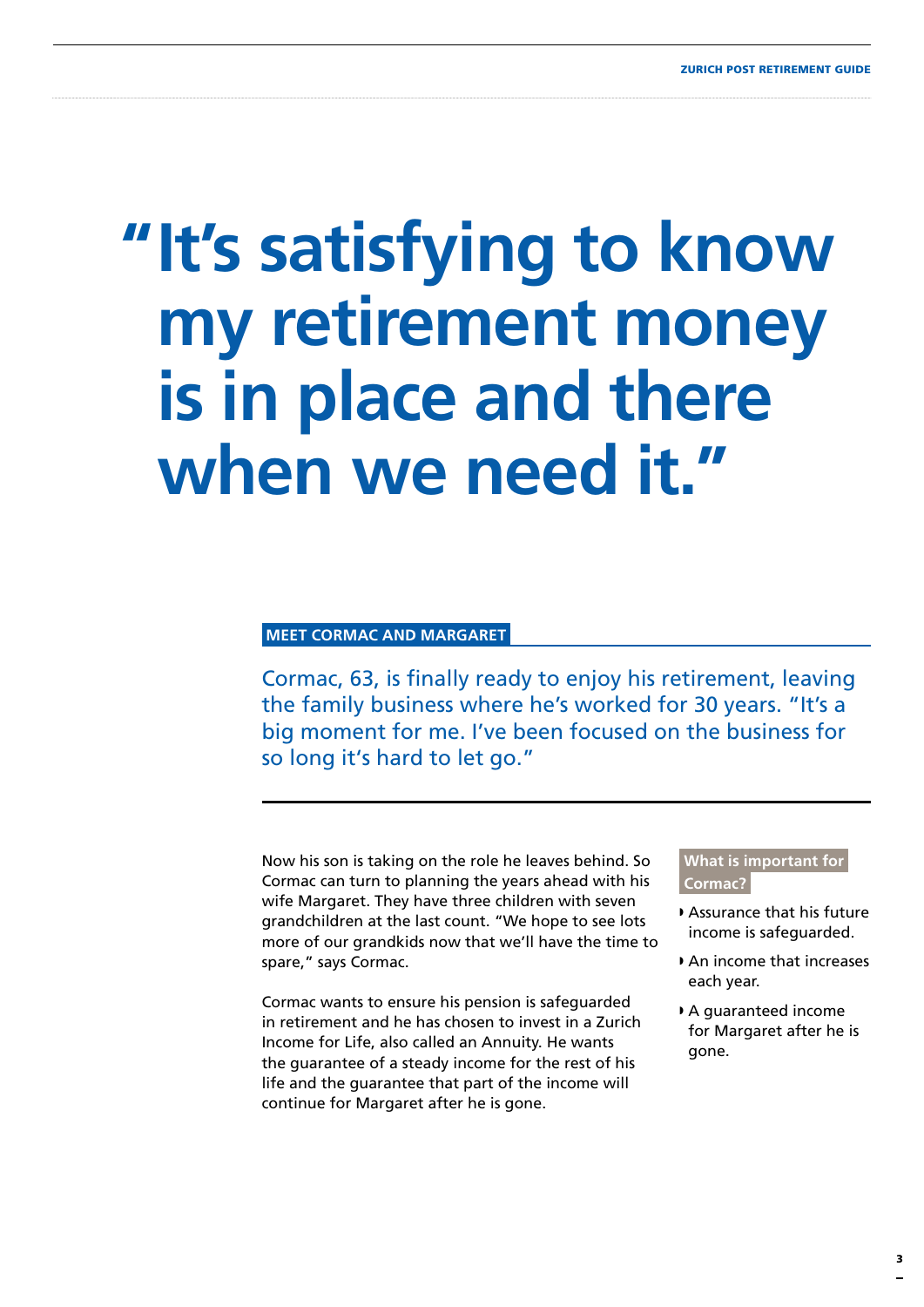## **Life moves so fast " and now, suddenly,**  it's time to retire...

## **MEET MARTIN**

This year marks Martin's reluctant retirement at the age of 67. He was widowed in his fifties and since then he has focused on his job as CEO of a medical supply firm.

"My career has been very important to me. As well as funding my lifestyle, it has enabled me to travel all over the world."

Martin is very active and plans to enjoy his retirement to the full. As well as being heavily involved in his local tennis club, he plans to continue his trips abroad to visit close friends and family.

With all his years in business he is quite comfortable making decisions about money. So after talking to his financial broker he has chosen to invest in an Approved Retirement Fund (ARF) with Zurich. As well as the chance to grow his investment it will give him more control over how his pension is managed. He would also like to be able to leave what remains to his family.

## **What is important for Martin?**

- ◗ Flexibility to continue the investment of his pension savings.
- ◗ An ARF has the potential to grow in value.
- ◗ The option to pass on the retirement fund after death.

**Warning: This product may be affected by changes in currency exchange rates. Warning: The value of your investment may go down as well as up. Warning: The income you get from this investment may go down as well as up. Warning: If you invest in this product you could lose some or all of the money you invest.**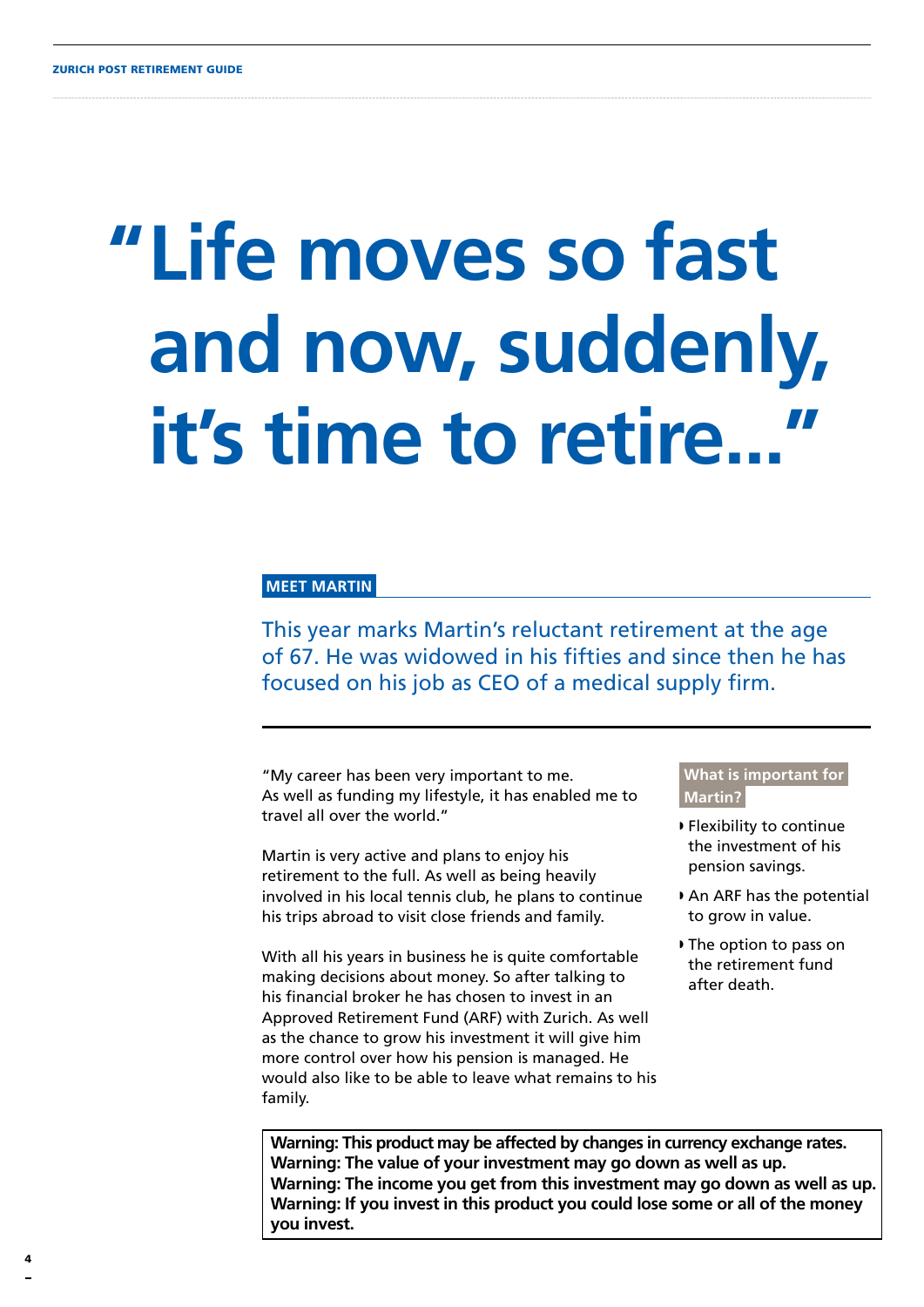**"It's just me now and I know I can't take it with me!"**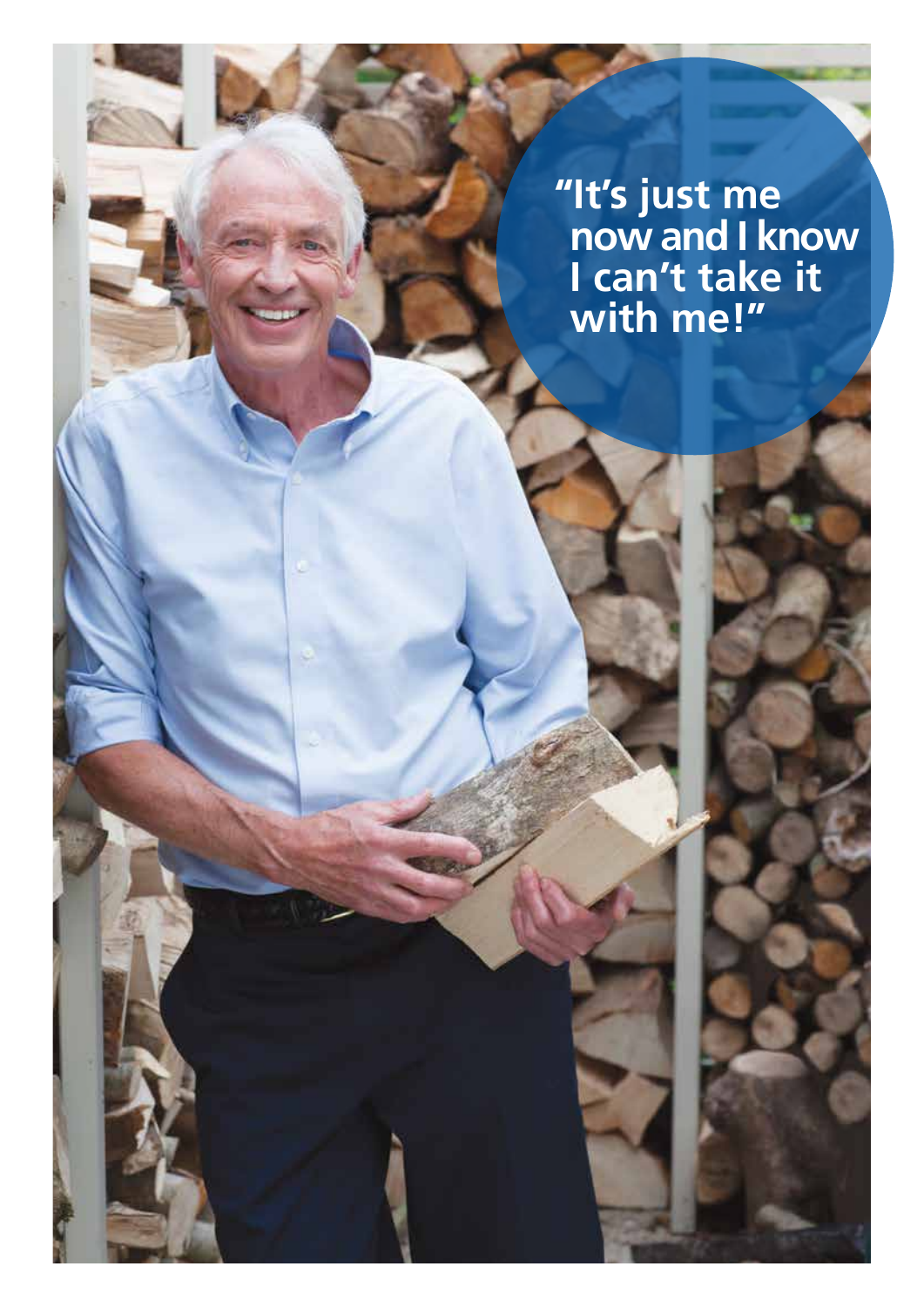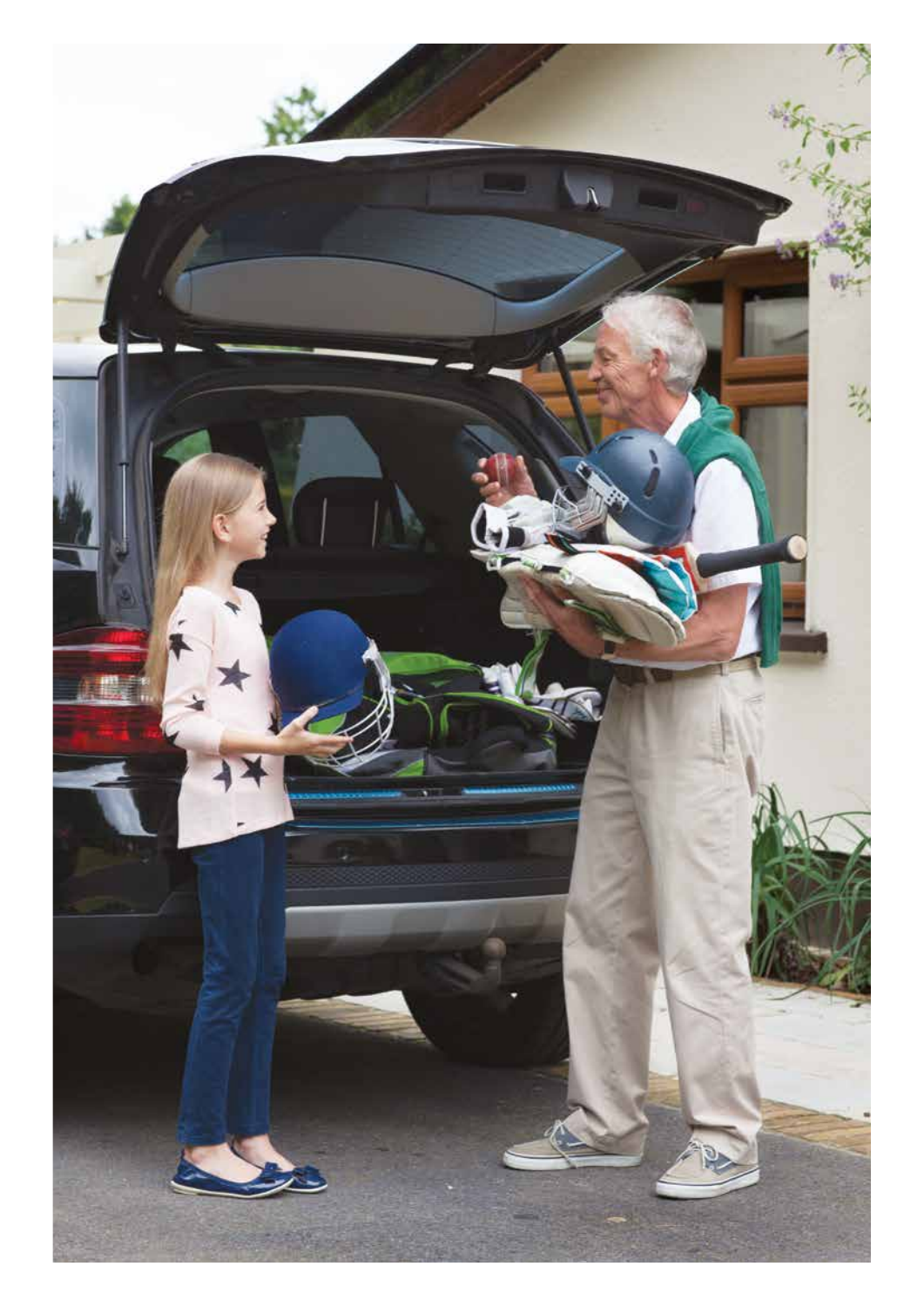# **Decisions, decisions**

There are lots of factors to consider, big and small, before you choose what to do with your retirement fund. It's a very special time and the decisions you make now can make all the difference to the lifestyle you want.

#### **Regular advice is invaluable**

Investment choices can be complicated and the financial environment will change. So it makes sense to talk to a financial broker or advisor regularly, before and after your retirement. They will be able to provide a complete financial review, keep you updated on how your investment funds are performing and advise you on the best way to manage your retirement fund to suit your needs.

#### **State Pension**

If you are planning to retire before the State Contributory Pension kicks in you should consider how you would finance the gap years. The table below shows when the State Contributory Pension becomes payable to retirees.

| <b>Born between</b> | State pension paid |
|---------------------|--------------------|
| $1949 - 1954$       | 66 years of age    |
| $1955 - 1960$       | 67 years of age    |
| 1961 to present     | 68 years of age    |

Source: Citizens Information Board, August 2016.

Not only can a Zurich retirement solution help to bridge this gap, it will also provide a welcome financial boost to make your life more comfortable.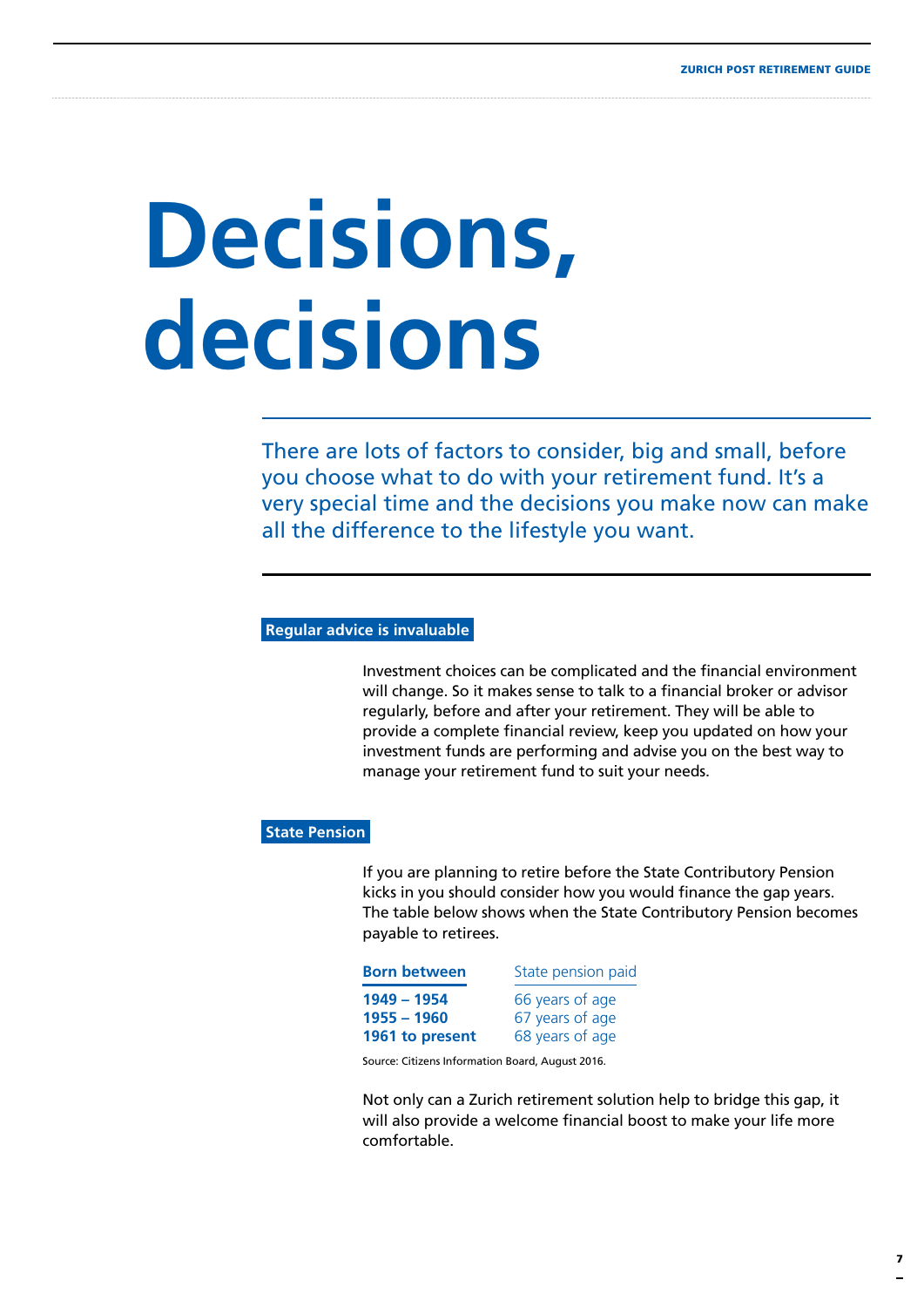### **The lifestyle you expect**

You've probably spent many years thinking about what you will do when you retire. Your mortgage may be paid off. Your kids may be financially independent. All that remains to consider is the sort of lifestyle you and your spouse would like to have for the rest of your life.

#### **Your attitude towards risk**

How comfortable are you with risk? Your retirement fund is precious and you will want to make sure it is protected. You can opt for a retirement solution that guarantees to pay you a regular income until you die. This is called an Income for Life or an Annuity. There is no investment risk with an Annuity. Alternatively, you can choose to re-invest your retirement fund with the aim to build it up. This is called an ARF (Approved Retirement Fund). This option carries more investment risk but you can leave the balance to your family when you die.

For a full list of the ARF investment funds available from Zurich, please visit **zurichlife.ie/funds** or see our Fund Guide.

Whichever option you choose, your retirement fund will be invested in a way that suits your comfort level with regard to risk.

#### **How much control you want**

Different options offer you different levels of control. An Annuity is the simpler option, guaranteeing to pay you a particular amount every month until the day you die. With an ARF, you can make regular withdrawals when you need to and you control how your money is invested. The risk is you can drain the fund before you die.

8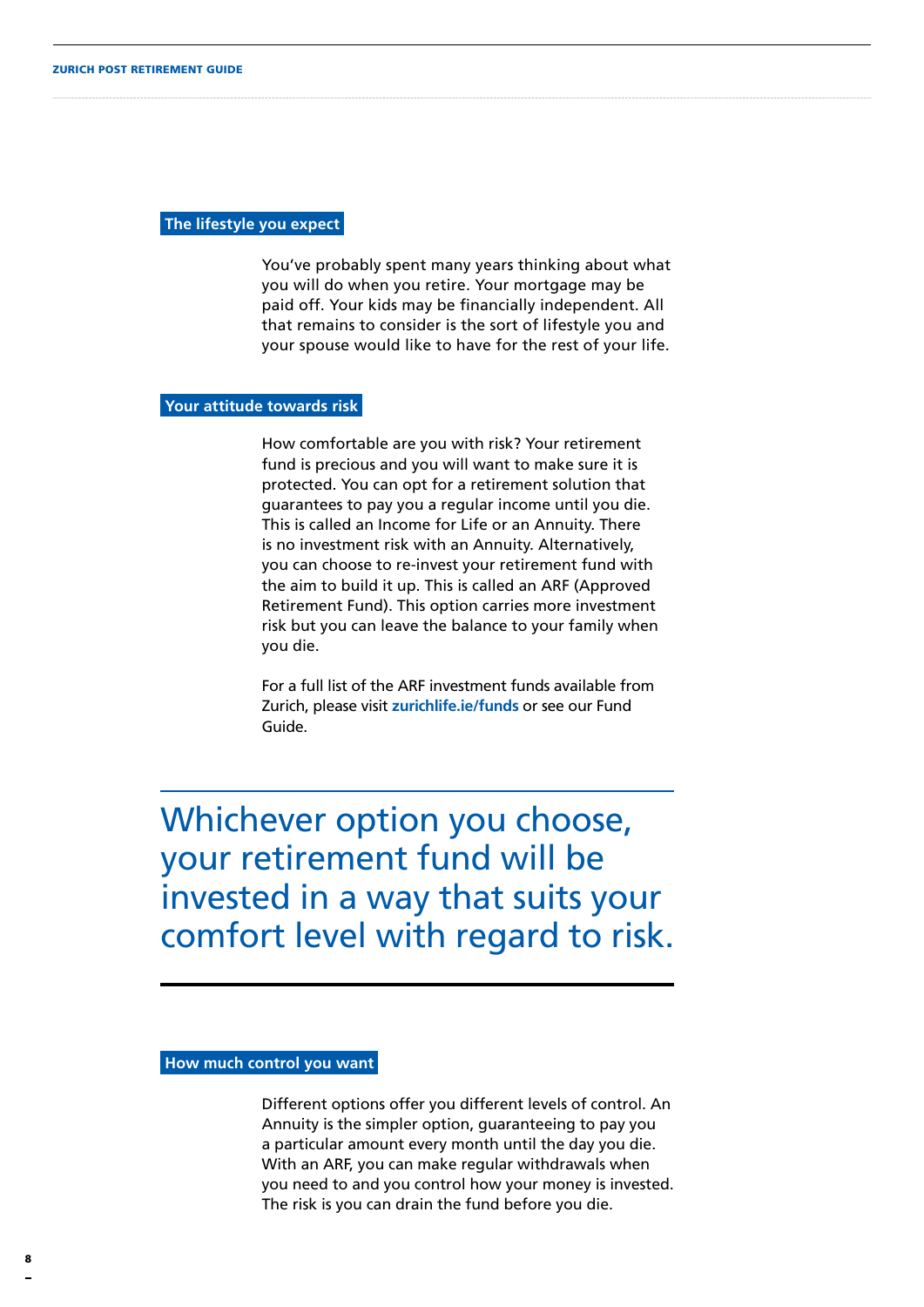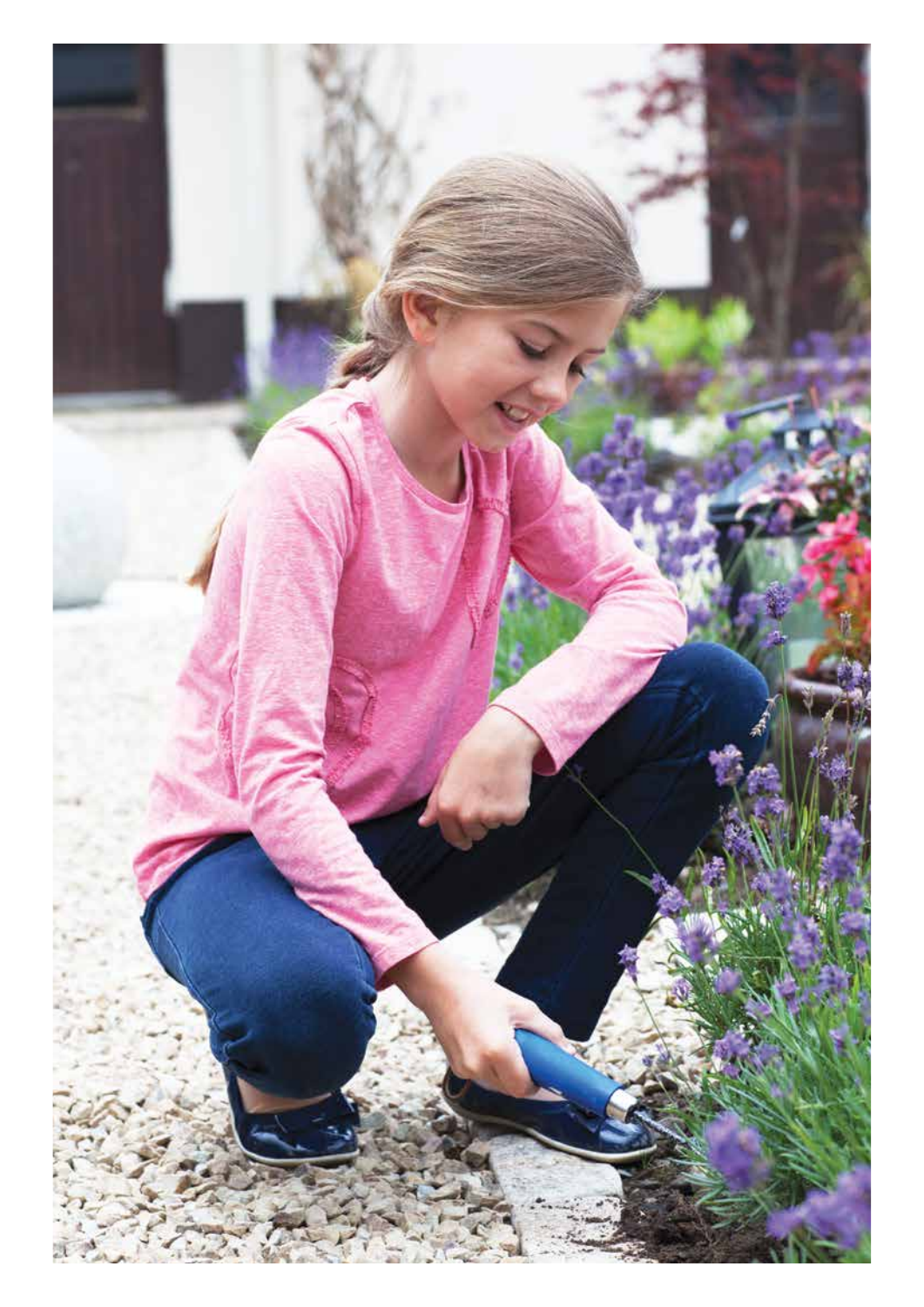

## **Our range of post retirement options**

It's very important to discuss the following factors with a financial broker, advisor or Zurich before you choose an appropriate solution for your needs:

- ◗ The size of your retirement fund.
- ◗ The level of income you would prefer during your retirement years.
- ◗ Your age and state of health.
- ◗ Other assets at your disposal, including the State Pension.
- ◗ Your preference in relation to risk and security.
- ◗ Your preference in relation to passing on your fund when you die.

◗ You should also consider your attitude to investment risk and what level of control you want.

One of the benefits of all retirement plans is the option to take a tax-free cash lump sum payment from your matured pension fund of up to €200,000 (as at August 2016). The remaining balance can then be used to fund your retirement in the following three ways.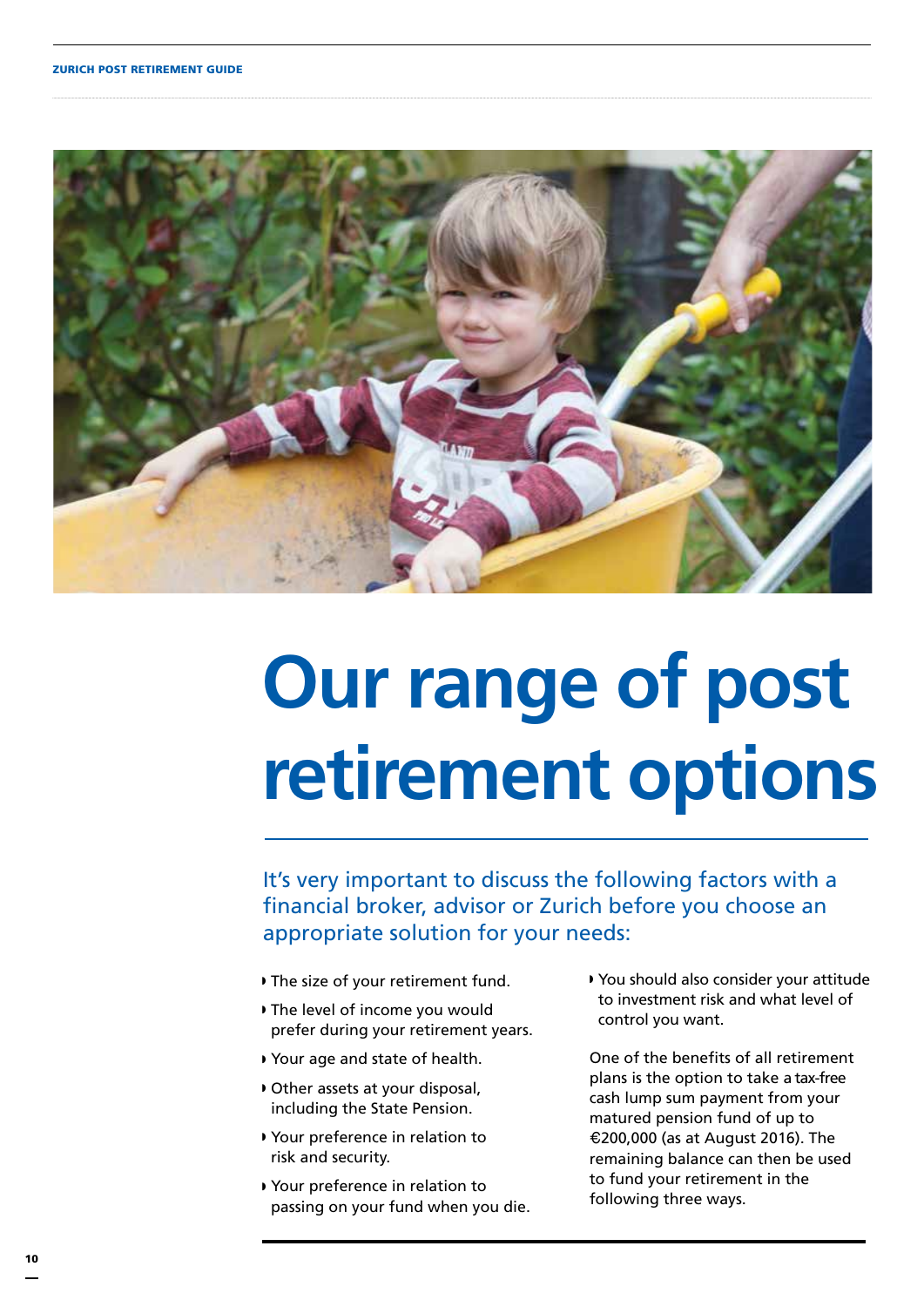## **Income for Life (Annuity)**

This is a very popular retirement choice in that it offers you complete peace of mind. An Annuity guarantees to pay you a secure income for the rest of your life, no matter how long you live. This is a very attractive option but you cannot pass any remaining fund on to your family when you die.

You have the option of choosing an Annuity that increases at a set rate each year, guarantees payment

for a specific number of years or can provide a percentage of your income to your spouse after you die.

### **Choose if:**

- ◗ You want a steady income for life.
- ◗ You don't want to risk your retirement fund.

## **Approved Retirement Fund (ARF)**

**Note: This can get complicated so it makes sense to talk to a financial broker, advisor or Zurich.**

An ARF gives you more control over how your retirement fund is managed. It is an investment plan with the intention of growing your fund during your retirement years based on your own investment strategy.

You can make withdrawals as and when you need to, and even use it to provide a regular income. The funds in your ARF are available to your family after your death. The downside of an ARF is that without careful planning it is possible to drain your fund before you die.

You can invest in a range of different investment funds depending on the level of risk you are comfortable with and you benefit from the tax-free growth of these funds.

There are certain restrictions to investing in an ARF. If your guaranteed annual income is under €12,700, you must take out an Approved Minimum Retirement Fund (AMRF) first. €63,500 of your total fund is invested in an AMRF and the remainder is invested in an ARF.

## **Choose if:**

- ◗ You want your retirement fund to have the potential to continue to grow.
- ◗ You want more control over how your fund is invested.
- ◗ You want to pass on the balance of your fund after your death.
- ◗ You want to make withdrawals as and when you need to.

**Warning: This product may be affected by changes in currency exchange rates. Warning: The value of your investment may go down as well as up. Warning: The income you get from this investment may go down as well as up. Warning: If you invest in this product you could lose some or all of the money you invest.**

## **Taxable lump sum**

In certain circumstances it is possible to take the remaining balance of your pension fund as a taxable lump sum. However, under current Revenue practice (as at August 2016) you will be obliged to pay income tax at your marginal rate, the Universal Social Charge (USC) under the Pay As You Earn (PAYE) system and Pay Related Social Insurance (PRSI) contributions if under age 66.

#### **Choose if:**

◗ You want access to your money in one lump sum.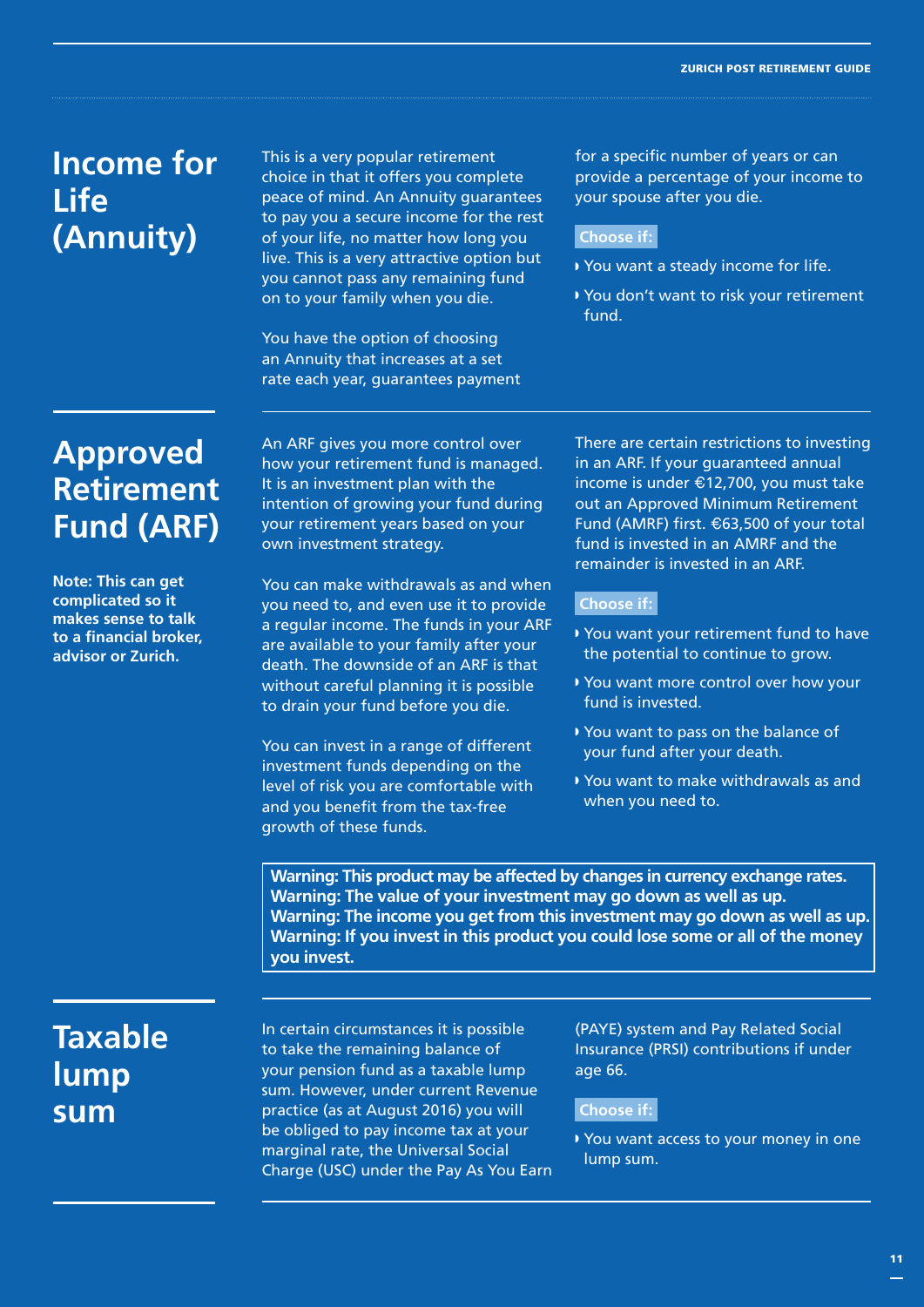# **Online tools to help you choose**

Making financial decisions about your retirement needs is important but you don't have to do it alone. We are here to help however we can. We have lots of useful tools at **zurichlife.ie**

#### **Our Customer Dashboard**

gives you an overview of your retirement fund online. Simply log on to get a snapshot of your current holdings and details of your fund performance.

### **Our Risk Profiler**

helps you to work out your attitude towards investment risk.

## **Our Inheritance Tax Liability Calculator**

will tell you how much inheritance tax your family will be liable to pay when you pass away.

**Get started with our range of planning tools, visit** zurichlife.ie

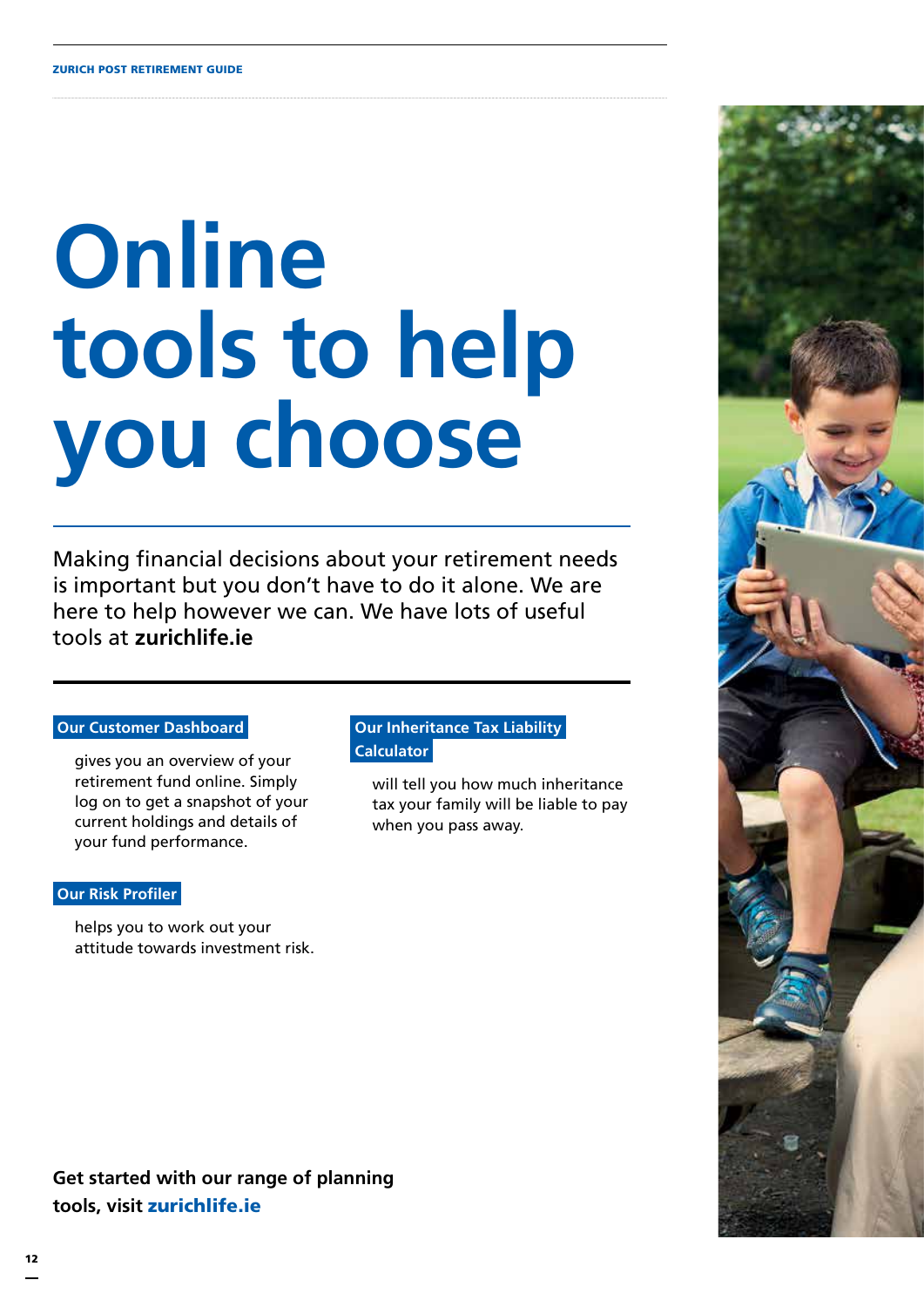# **Take the next step**

When it comes to pensions, Zurich is committed to doing the best we can for our customers. That's why we are one of the leading providers of pension products in Ireland. So if you'd like to take the next step, get in touch today.

## **Talk to your financial broker or advisor**

Call us directly on **1850 202 102** 

Email us at **customerservices@zurich.com** 

Visit our website at **zurichlife.ie** 





Zurich offers you a wide range of financial products from life insurance cover, savings & investment solutions to pension and retirement planning. Check out a brochure for more information.